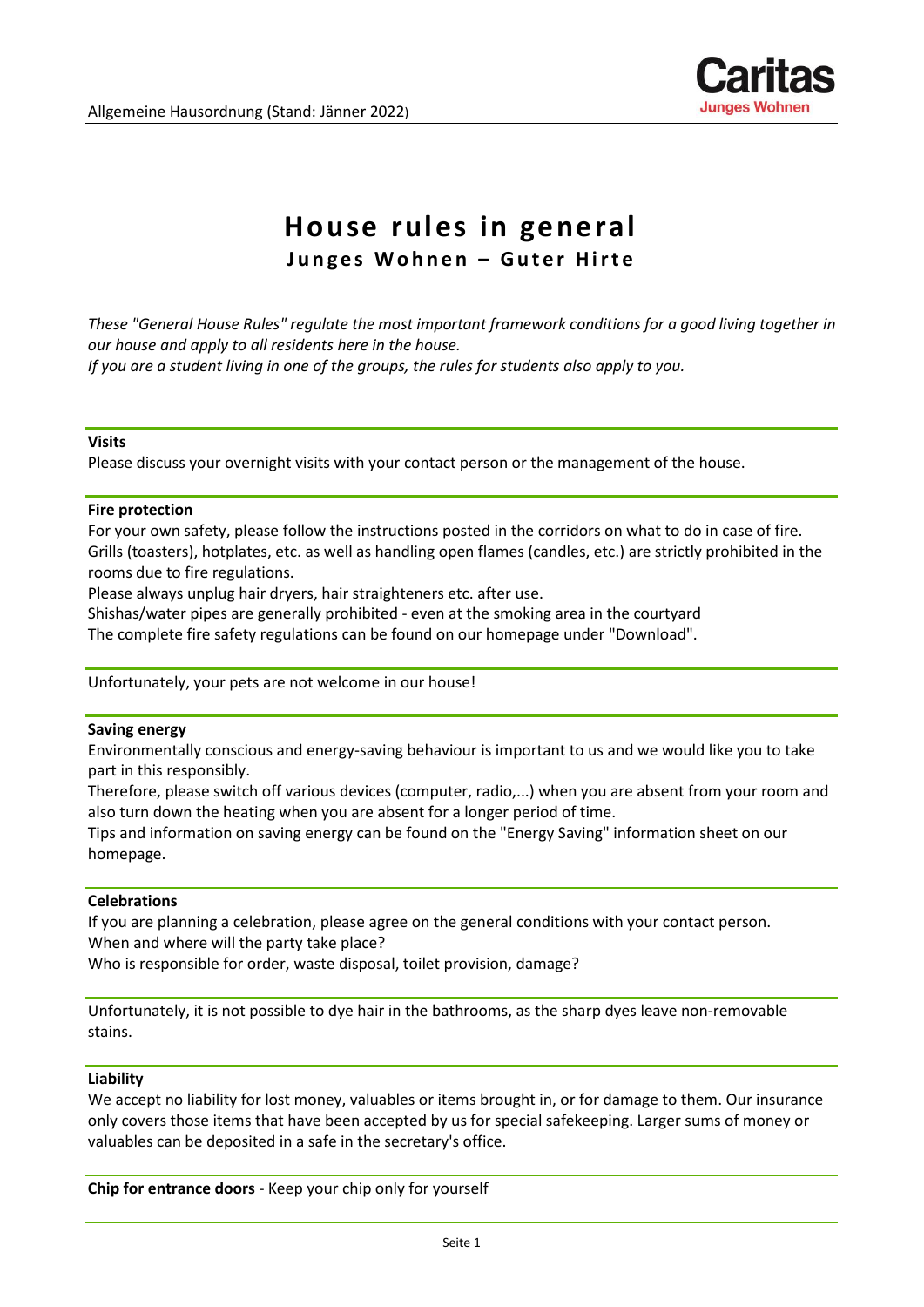

## **Kitchens & common rooms**

Please keep your cooking utensils in your room or in the lockable kitchen cupboards.

Please leave the kitchens and common rooms tidy and clean.

Please wash and put away used dishes.

Clear work surfaces and tables and wipe down surfaces and clean the floor if necessary.

Clean the cooker, oven and sink after use.

Separate leftovers and packaging and if the boxes are full (e.g. on a long weekend) dispose of the rubbish in the containers in the courtyard.

Keep the fridge compartment and kitchen boxes clean

Dispose of old and spoiled food

## **Move furniture**

Leave the furniture in your room in its place. If you still want to move the furniture, it is best to discuss this with your contact person.

## **Waste separation – Order**

Please keep your rubbish tidy and separate it in the boxes provided at the collection points in the corridors and kitchens (glass, metal, organic, paper, plastic, used cooking oil).

In your room, separate your rubbish into residual waste, paper and plastic. At the agreed times, you dispose of these containers in the collection trolley in the corridor (see notice) or in the collection container directly in the courtyard.

Please only borrow property (furniture, crockery) after consultation with your contact person.

**Night-time rest** - Between 10 p.m. and 6 a.m. there is night-time rest in the entire house - please adhere to this.

## **Privacy**

We respect your privacy. Nevertheless, the cleaning service will come to your room at least once a week in the morning according to the cleaning schedule. In addition, it may be necessary for staff to enter your room for repairs, technical emergencies or other necessities, even without an appointment. Of course, we try to keep these disruptions to a minimum. Polite and respectful behaviour is a matter of course for us.

**Posters, stickers and adhesive strips** can be attached to the plastered walls. However, you will be charged for any damage that occurs. Do not stick anything to doors, floors or boxes (wood!), as permanent damage will be caused to the wood.

## **Smoking, alcohol and illegal addictive substances**

Possession, consumption and passing on of illegal addictive substances is prohibited. If you are of age, you will use alcohol responsibly and moderately in our school. Underage students are not allowed to consume alcohol in the building. Therefore, you do not pass on any alcoholic drinks to them. The entire building is smoke-free. If you want to smoke, you can do so in the inner courtyard in the designated smoking area.

## Key costs/key return

Keys and room return on the day of move-out must be made by 09:00 hrs at the latest. You will be charged the following amounts for lost keys or chips: Chip for front door:  $\epsilon$  50,-; room key (also music rehearsal room)  $\epsilon$  50,-. Desk key, key for kitchen box (also refrigerator compartments): € 25,- each.